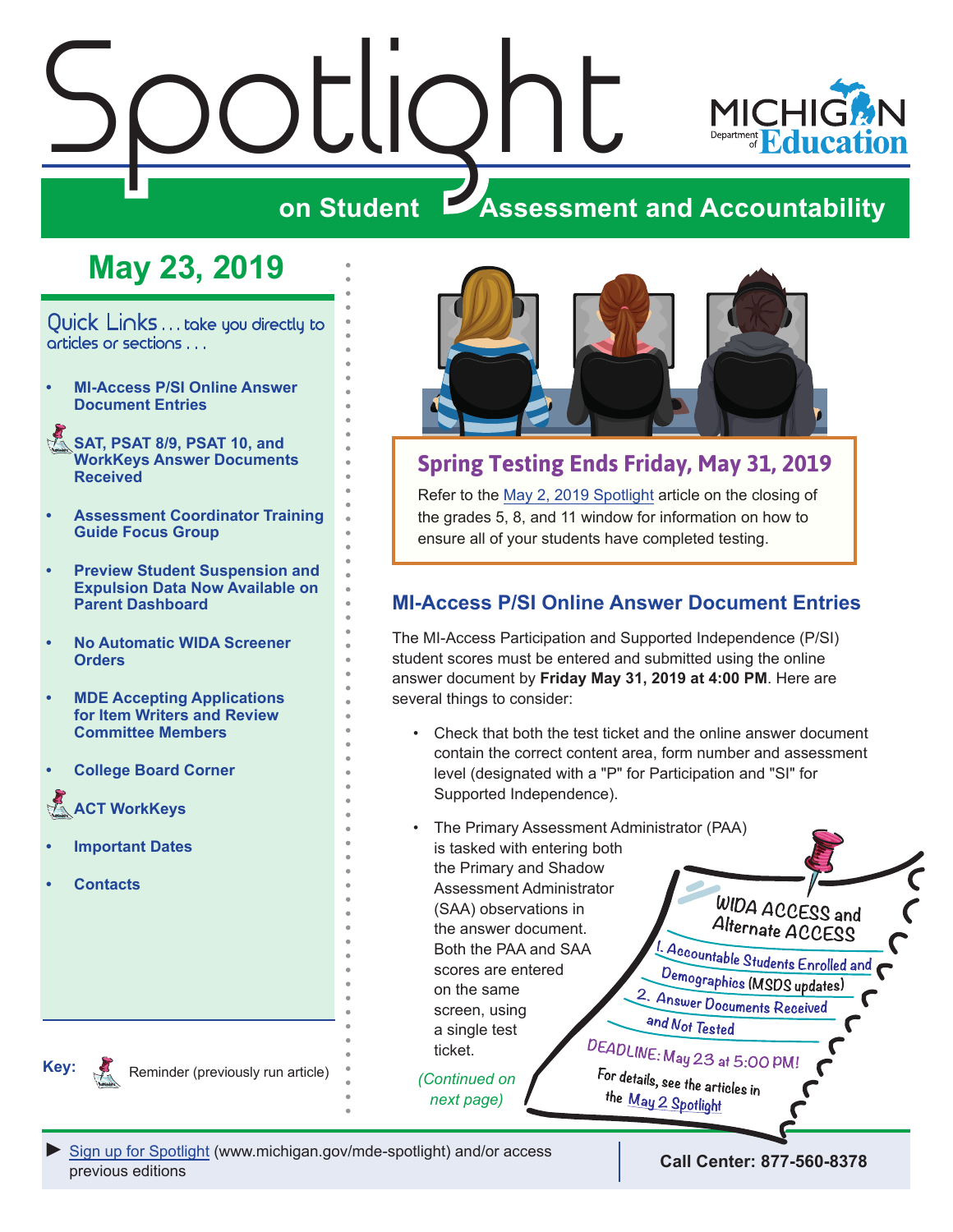- <span id="page-1-0"></span>• A brief tutorial on how to enter student responses into the online answer document can be found on [eDIRECT](https://mi.drcedirect.com) (mi.drcedirect.com). No login is required.
	- w Click on **All Applications** → **General Information** → **Documents** → **MI-Access P or SI** → **Mini-Modules** → **Show Documents.** Click on the icon for "How to Enter Student Responses in the MI-Access Online Answer Document*."*
- [MI-Access P/SI Online Answer Document Instructions](https://www.michigan.gov/documents/mde/P-SI_Online_Answer_Document_-_Instructions_522454_7.pdf)  [for Score Entry](https://www.michigan.gov/documents/mde/P-SI_Online_Answer_Document_-_Instructions_522454_7.pdf) are also located on the [MI-Access](http://www.michigan.gov/mi-access)  [web page](http://www.michigan.gov/mi-access) (www.michigan.gov/mi-access) under the **Current Assessment Administration** section.
- The [online answer document](https://www.surveysdrc.com/mi/mi2019/logon.aspx) (https://www.surveysdrc. com/mi/mi2019/logon.aspx) can be accessed on the [MI-Access web page](http://www.michigan.gov/mi-access), in the [Test Administration](https://www.michigan.gov/documents/mde/Participation_and_Supported_Independence_TAM_635414_7.pdf)  [Manual,](https://www.michigan.gov/documents/mde/Participation_and_Supported_Independence_TAM_635414_7.pdf) and on the [DRC welcome page](https://www.drcedirect.com/all/eca-portal-ui/welcome/MI).
- This process must be completed online **before May 31, 2019 at 4:00 PM**.

Sign the paper Scoring Documents used during your administration and give them to the district coordinator, who must store them along with your signed Security Agreements. All Scoring Document sheets should remain in the district for three years.

# **A. SAT, PSAT 8/9, PSAT 10, and WorkKeys Answer Documents Received**

From **now through Wednesday, May 29, 2019 at 5:00 PM**, schools can verify that answer documents for the SAT® with Essay, ACT WorkKeys®, PSAT™ 8/9 (grades 8 and 9), and



PSAT<sup>™</sup> 10 have been received by the scoring vendor along with other answer document data.

It is important to verify answer documents received and submit issues directly on the [OEAA Secure Site](http://www.michigan.gov/oeaa-secure) (www. michigan.gov/oeaa-secure) on the **Answer Documents Received and Not Tested** page.

This is the only opportunity to submit answer document issues. Issues cannot be submitted or appealed after May 29, 2019.

Schools will submit reasons why a student did not test for SAT and PSAT 8/9 (grade 8 only) **June 10 – 17, 2019**, during the M-STEP and MI-Access answer document review. ACT WorkKeys and PSAT 8/9 for grade 9 and PSAT 10 are **not** currently included in accountability therefore Not Tested reasons will be **not** be collected.

You can find additional information in the original article from the [May 9, 2019 Spotlight.](https://www.michigan.gov/documents/mde/Spotlight_5-9-19_654743_7.pdf)

# **Assessment Coordinator Training Guide Focus Group**

We'd like your feedback on the new [Assessment](https://www.michigan.gov/mde/0,4615,7-140-22709_63192-476290--,00.html)  [Coordinator Training Guide,](https://www.michigan.gov/mde/0,4615,7-140-22709_63192-476290--,00.html) published in 2018 by the Office of Educational Assessment and Accountability (OEAA). The OEAA will host a focus group in June to gather input from building and district assessment coordinators who are responsible for overseeing testing for M-STEP, MI-Access, SAT® with Essay, PSAT™ 8/9, PSAT™ 10, ACT® WorkKeys®, Early Literacy and Math Benchmark Assessments (K-2), and WIDA assessments. Over the next few months, the OEAA will be updating the guide to provide relevant and timely assessment administration-related information, and your suggestions for improvement are vital to the overall success of this project.

Lunch will be provided. Mileage reimbursement and SCECHs will be available. However, reimbursement for overnight accommodations will not be offered.

Time and place of the focus group:

**Tuesday, June 18, 2019** 9:00 AM to 3:00 PM Michigan Assessment Consortium Office 1980 N. College Road, Mason, MI 48854 [Get Directions](https://www.google.com/maps/place/Michigan+Assessment+Consortium/@42.639012,-84.4846947,17z/data=!3m1!4b1!4m5!3m4!1s0x8822c4622e6e5a1f:0xf0932290db64c1a4!8m2!3d42.639012!4d-84.482506)

*(Continued on next page)*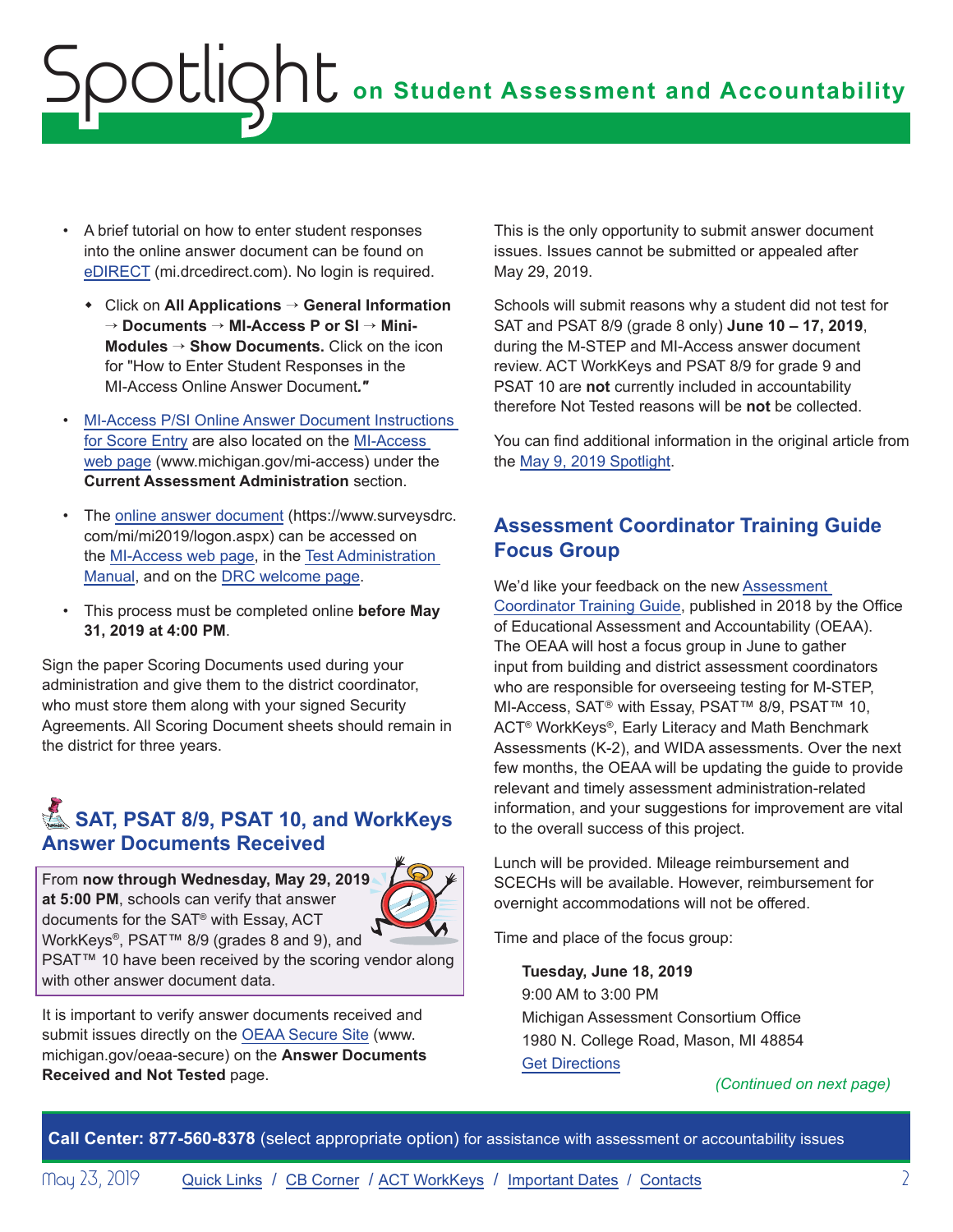<span id="page-2-0"></span>If you would like to participate in the focus group, please fill out this [brief survey](https://www.surveymonkey.com/r/WJPTY76) (https://www.surveymonkey.com/r/ WJPTY76).

Interested respondents will be contacted by **June 7, 2019** with further details on mileage reimbursement requests, SCECHs, and lunch options.

#### **About the Assessment Coordinator Training Guide:**

This Guide can be accessed on each assessment web page by clicking on the Assessment Coordinator Training Guide icon.



# **Preview Student Suspension and Expulsion Data Now Available on Parent Dashboard**

A new graph has been added to the Parent Dashboard. The graph shows the number of students suspended or expelled for a selected school, similar schools, and the state. Schools can view this information now during a two-week preview period before it is made public.

#### **Graph Details:**

- Numbers reflect the number of unique students suspended or expelled – students are only counted once in the metric, regardless of the number of discipline incidences they may have.
- Both in-school and out-of-school suspension types are included along with expulsions.
- The state average reflects all charter and traditional schools, including those that reported zero suspensions and expulsions.

Users with [MI School Data](https://www.mischooldata.org/) (www.mischooldata.org) accounts may access this information by logging in and navigating to the Parent Dashboard.

Once on a school's dashboard, click on **Student Data**, **Behavior**, and then **Suspension and Expulsion** in the left-hand menu.

The preview window will close on **June 5, 2019**, and the Suspension and Expulsion metric will be available publicly on that date.



## **No Automatic WIDA Screener Orders**

The Office of Educational Assessment and Accountability (OEAA) will **not** be placing automatic WIDA Screener material orders for schools for the 2019/20 school year. However, school districts can begin placing WIDA Screener orders (grades 1-12) for the 2019/20 school year using the [WIDA Screener Order Form](https://www.michigan.gov/documents/mde/WIDA_Paper_Screener_Fillable_Order_Form_654070_7.pdf) found on the [WIDA web](www.michigan.gov/wida)  [page](www.michigan.gov/wida) (www.michigan.gov/wida). To ensure districts receive materials in time for screening incoming students at the beginning of the 2019/20 school year, orders should be placed as soon as possible. After **August 9, 2019**, the MDE cannot guarantee rapid fulfillment of orders for districts to screen students at the beginning of the school year.

#### **Screening students using the online test is the default mode** through which students should be assessed. However, some students may benefit from taking the paper/ pencil form of the assessment. These students may be recent arrivals (attended U.S. schools for 12 months or less) or may have a disability that might require them to take the paper/pencil form of the Screener.

Although over-ordering is not encouraged, districts should order enough materials to account for these scenarios in a given school year.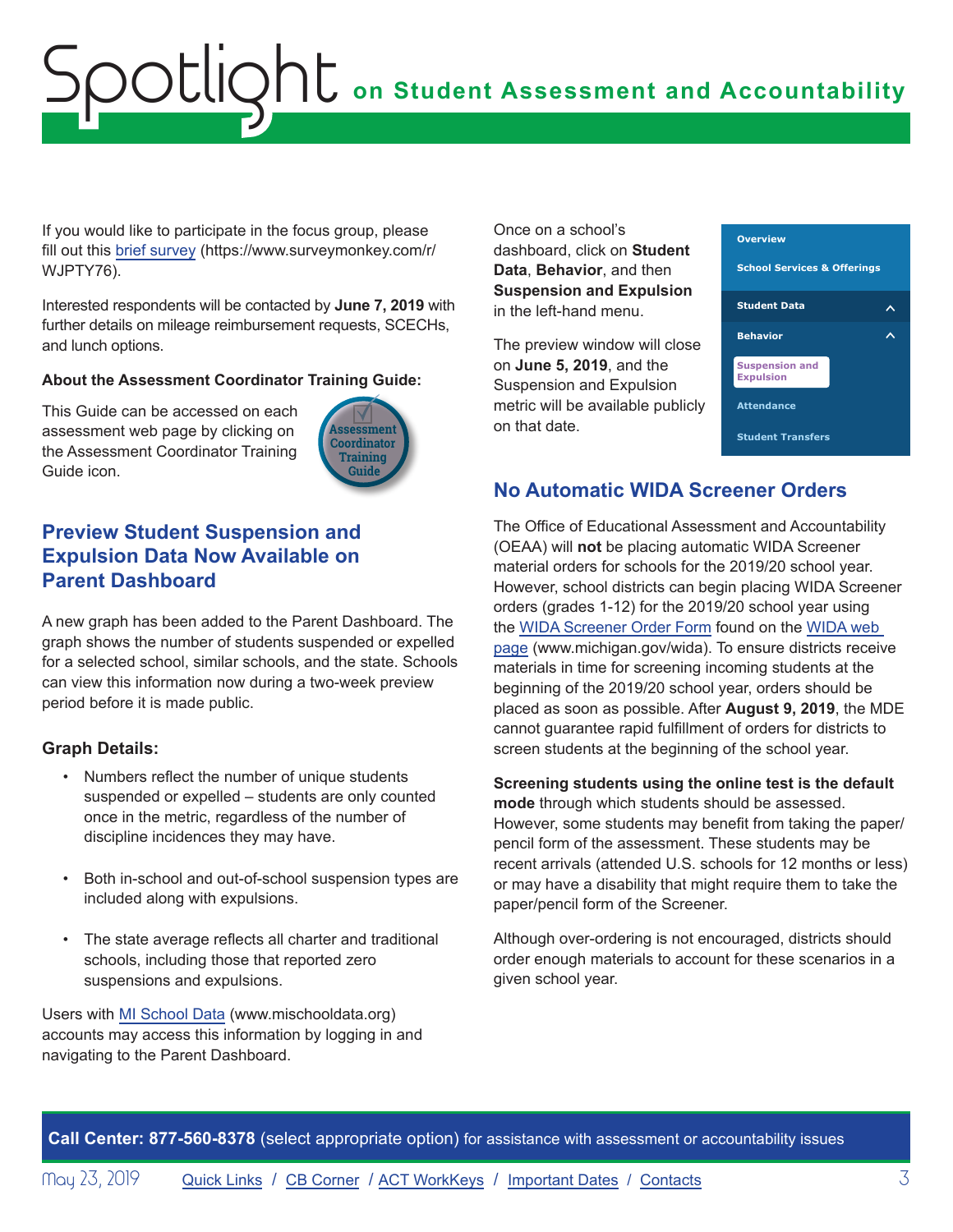## <span id="page-3-0"></span>**MDE Accepting Applications for Item Writers and Review Committee Members**

Be part of the team that contributes to the development of our state's benchmark and summative assessments. This is a fantastic opportunity for educators to gain valuable professional learning experiences, become more familiar with the state's assessment system, collaborate with other educators, and earn a little extra money for their expertise, time, and contributions.



The Michigan Department of Education (MDE) relies on teachers from all content areas, K-12, from across the state to help develop, write, and review items for our state assessments, including M-STEP, MI-Access, and Early Literacy and Mathematics Benchmark Assessments. Our online application process recently underwent some improvements and is now back up and ready to go.

This application process lets teachers apply to work on any of the following committees:

- **Content Advisory Committees** review and make content-related recommendations to items before and after field testing
- **Bias and Sensitivity Committees** review and make bias- and sensitivity-related recommendations to items before and after field testing
- **Item Writers** write items for Michigan Assessment Programs (M-STEP, MI-Access, Michigan Early Literacy and Mathematics Benchmark Assessments)
- **Rangefinding Committees** set the "range" for score point designation from an established rubric for hand-scoring items such as constructed response items
- **Standard Setting** follow a prescribed process post-test administration to recommend cut scores or re-establish cut scores based on performance level descriptors and performance data; this process happens periodically during the life of an assessment, less frequently than the other committees

Interested educators are encouraged to learn more about the state's assessment system generally and to [access](https://www.cvent.com/d/pgq6sr)  [the online application](https://www.cvent.com/d/pgq6sr) (https://www.cvent.com/d/pgq6sr) on the Office of Educational Assessment and Accountability (OEAA) [Student Assessment web page](http://www.michigan.gov/oeaa) (www.michigan. gov/oeaa).

The online application can also be found on the [M-STEP](www.michigan.gov/mstep), [MI-Access,](http://www.michigan.gov/mi-access) and [Early Literacy and Mathematics Benchmark](www.michigan.gov/earlylitandmath)  [Assessment](www.michigan.gov/earlylitandmath) web pages.

**Call Center: 877-560-8378** (select appropriate option) for assistance with assessment or accountability issues

May 23, 2019 **[Quick Links](#page-0-0) / [CB Corner](#page-4-1) / [ACT WorkKeys](#page-5-1) / [Important Dates](#page-6-1) / [Contacts](#page-7-1)** 4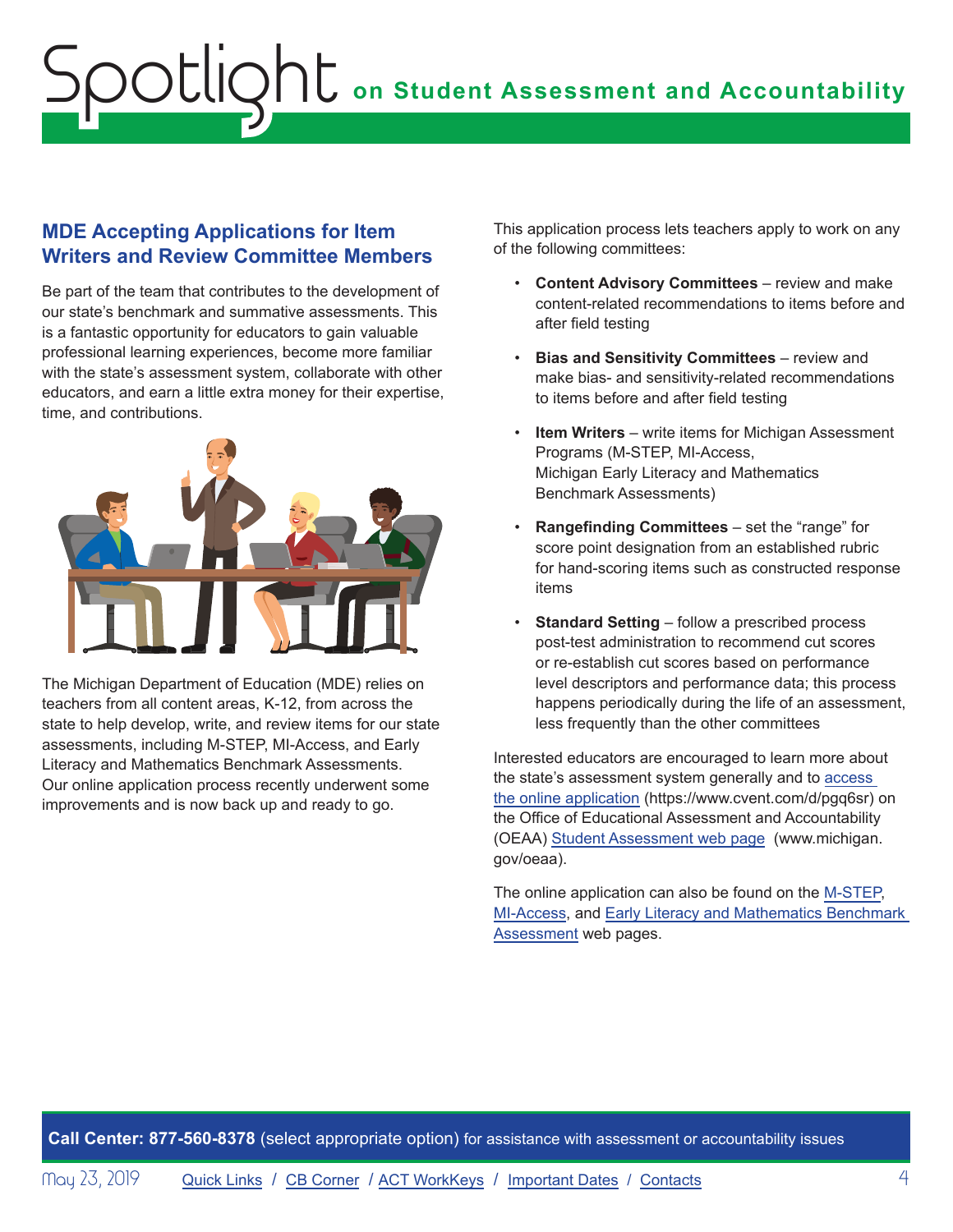**On Student Assessment and Accountability** 

# <span id="page-4-1"></span>College Board Corner

<span id="page-4-0"></span>potlic

 *Information on SAT*®*, PSAT*™ *8/9, and PSAT*™*10 provided by the College Board*

## **Questions about Spring PSAT 8/9, PSAT 10, or SAT?**

- call the Michigan Educator Hotline: 866-870-3127 (select Option 1)
- email [michiganadministratorsupport@](mailto:michiganadministratorsupport%40collegeboard.org?subject=) [collegeboard.org](mailto:michiganadministratorsupport%40collegeboard.org?subject=)

## **Reminder**

Do **not** order in the College Board test ordering system for the April 2020 Michigan-provided SAT with Essay, PSAT 10, and PSAT 8/9 for 8th and 9th grades. If you need assistance with ordering assessments other than the Michigan-provided assessments, contact a member of the Michigan field team:

- **Jason Feig**: [jfeig@collegeboard.org](mailto:jfeig%40collegeboard.org?subject=)
- **Kari Anama**: [kanama@collegeboard.org](mailto:kanama%40collegeboard.org?subject=)

## **Start Preparing for Spring 2020**

If you know who your test coordinator(s) and SSD (Services with Students with Disabilities) coordinator will be for the 2019-2020 school year, update the EEM prior to leaving for the summer.

### **Answer Document Verification Window**

See the Spotlight from [May 16, 2019](https://www.michigan.gov/documents/mde/Spotlight_5-16-19_655364_7.pdf) (www.michigan. gov/mde-spotlight) regarding the answer document verification window, which is now open through **May 29, 2019**.

#### **Score Release**

See the [May 9, 2019 Spotlight](https://www.michigan.gov/documents/mde/Spotlight_5-9-19_654743_7.pdf) (www.michigan.gov./ mde-spotlight) for dates and information on score release for students and educators for the SAT with Essay, PSAT 10, and PSAT 8/9.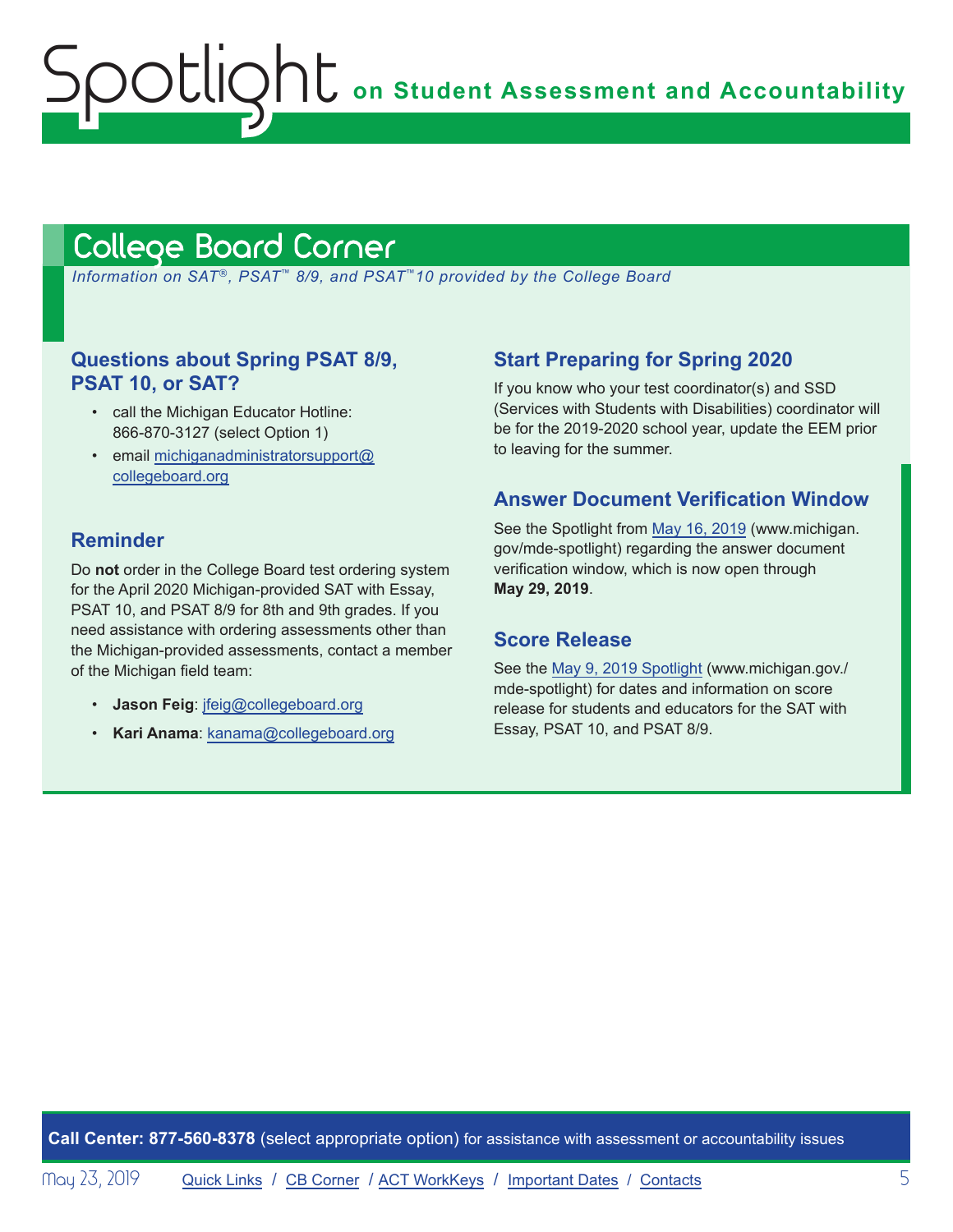<span id="page-5-1"></span><span id="page-5-0"></span>

Information on ACT WorkKeys® provided by the ACT.

# **Reminders** Verification of Answer Documents **Received and Not Tested Students**

The Michigan Department of Education's answer document verification process on the OEAA Secure Site provides a way for schools to verify that all answer documents have been received and processed by ACT. The window to review and report missing WorkKeys answer documents is open **now through May 29, 2019**. Refer to the **SAT, WorkKeys, PSAT 8/9, and PSAT 10 Answer Documents Received** article on page 2 of the [May 9, 2019 Spotlight](https://www.michigan.gov/documents/mde/Spotlight_5-9-19_654743_7.pdf) (www.michigan.gov/mdespotlight) for more information.

# **Reminders** Score Reports and National Career **Readiness Certificates**

School and student-level paper reports will be mailed to the test coordinator and are due to arrive no later than **August 9, 2019**. Refer to the [May 2, 2019 Spotlight](https://www.michigan.gov/documents/mde/Spotlight_5-2-19_654086_7.pdf)  [Newsletter](https://www.michigan.gov/documents/mde/Spotlight_5-2-19_654086_7.pdf) (www.michigan.gov/mde-spotlight) for more

information about the reports you'll receive, the ACT WorkKeys National Career Readiness Certificates®, and student's access to [myworkkeys.com.](http://www.myworkkeys.com)

### **Contacting ACT**

If you have questions, you may:

- 1. contact ACT via the [Contact Us web page](http://www.act.org/aap/state/contact.html) (<www.act.org/aap/state/contact.html>)
- 2. call ACT at 800-553-6244, 9:30 AM 6:00 PM ET
	- standard time: ext. 2800
	- accommodations: ext. 1788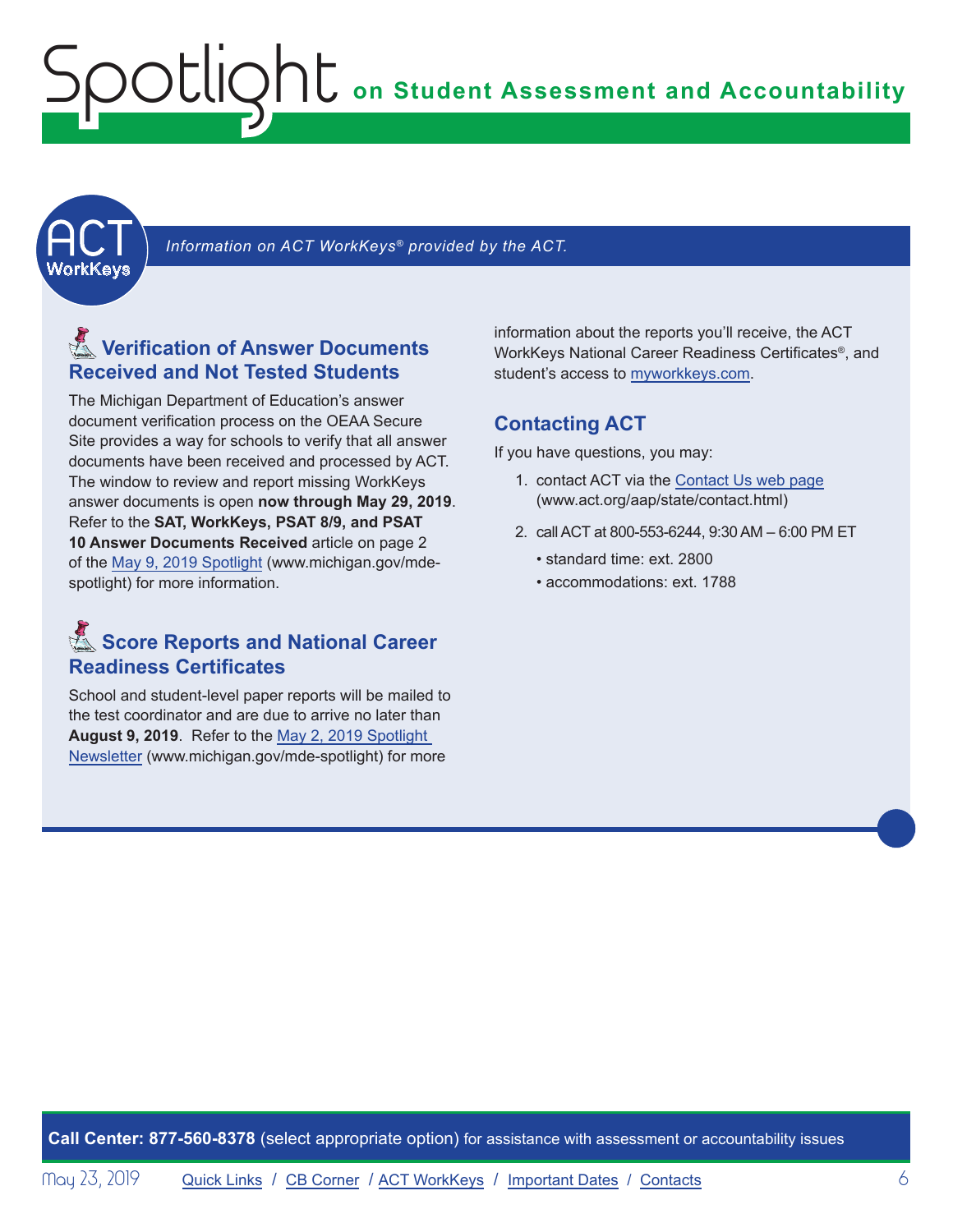# <span id="page-6-1"></span><span id="page-6-0"></span>**Important Dates**

# **Approaching Deadlines!**

#### **May 23, 2019**

• **WIDA** Submitted Issues for Answer Documents, Answer Documents Received, and Students Not Tested **DEADLINE**

#### **May 28, 2019 at noon**

• **MI-Access** Additional Materials Order window for standard and accommodated materials **CLOSES**

#### **May 29, 2019**

• Answer Document Verification Window for **SAT, WorkKeys, PSAT 8/9, and PSAT 10 CLOSES**

#### **May 30, 2019:**

• Off-Site Test Administration request window for individual students, such as homebound or students expelled with services, for **M-STEP, MI-Access,**  and **Early Literacy and Mathematics Benchmark Assessments CLOSES**

#### **May 31, 2019**

- **MI-Access** Testing window all grades **CLOSES**
- **M-STEP** Online Testing Window grades 3, 4, 6, and 7 **CLOSES**
- **Early Literacy and Mathematics Benchmark Assessments (K-2)** Testing window **CLOSES**

# **May 2019**

# **M-STEP, MI-Access, SAT, and PSAT 8/9**

#### **Now – June 17, 2019**

• Accountable Students Enrolled and Demographics window for the **Spring 2019 Test Period** (i.e. **M-STEP, MI-Access, SAT, PSAT 8/9**)

# **June 2019**

# **SAT and PSAT 8/9**

#### **June 10 – 17, 2019**

• Submit Not Tested reasons for **SAT** and **PSAT 8/9 (grade 8 only)** – **NOTE:** No need to submit Not Tested reasons for ACT WorkKeys, PSAT 8/9 (for grade 9), and PSAT 10. They are not included in accountability at this time.

# **M-STEP and MI-Access**

#### **June 10 – 17, 2019**

• Verify and submit answer document issues and Not Tested reasons for **M-STEP** and **MI-Access**

# **July-August 2019**

# **Act WorkKeys**

#### **August 9, 2019:**

• Receive **ACT Workkeys** score reports

#### **August 16, 2019:**

• Students access **ACT WorkKeys** scores and National Career Readiness Certificates

**Call Center: 877-560-8378** (select appropriate option) for assistance with assessment or accountability issues

May 23, 2019 **[Quick Links](#page-0-0) / [CB Corner](#page-4-1) / [ACT WorkKeys](#page-5-1) / [Important Dates](#page-6-1) / [Contacts](#page-7-1)** 7